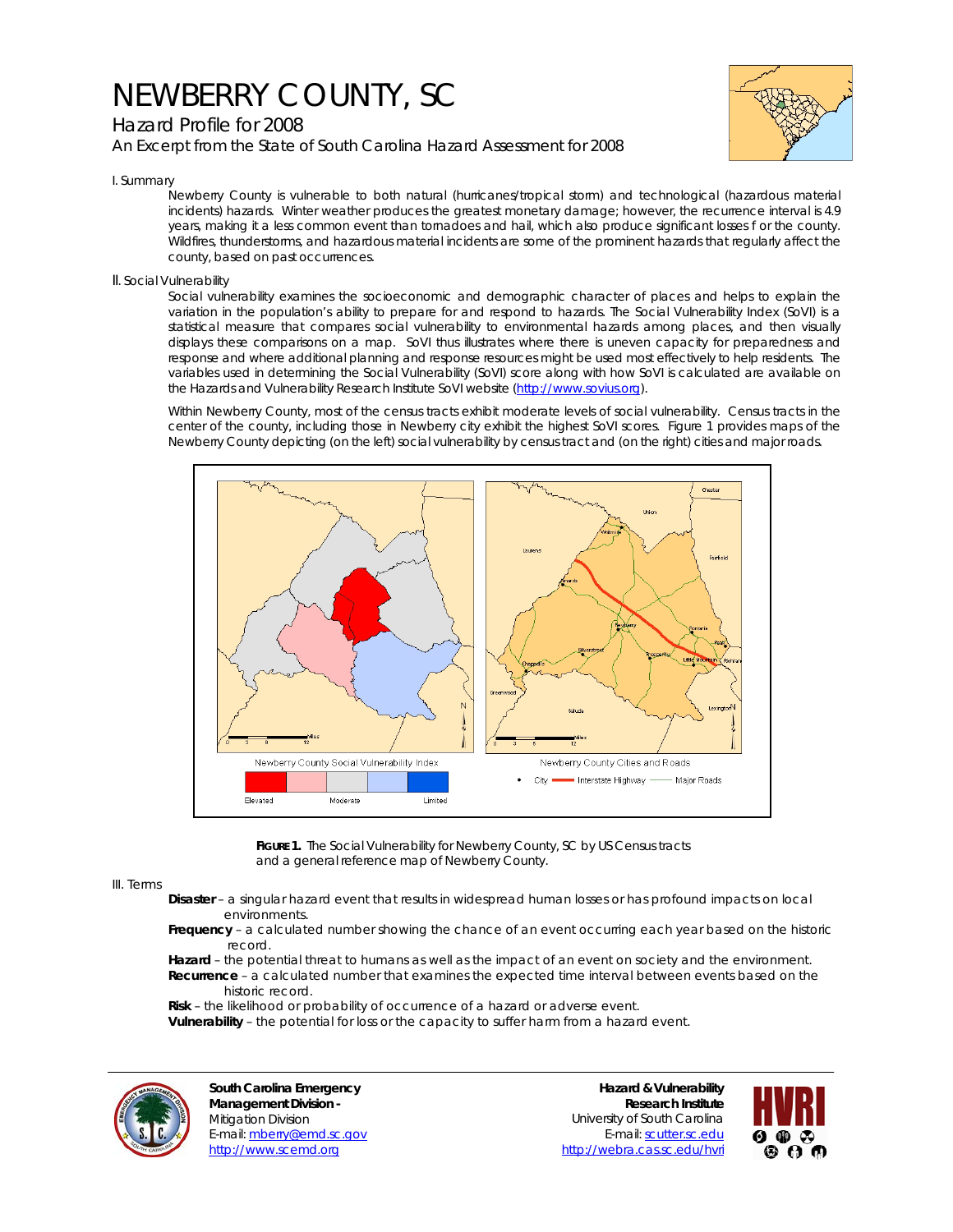## IV. Hazard Identification

The estimated recurrence of a hazard is a useful element (based on event frequency) for distinguishing between infrequent hazards like earthquakes, and frequent hazards such as hazardous materials incidents or traffic accidents. The most common hazard events in Newberry County are hazardous material accidents, severe thunderstorms and wind, and wildfires. Drought and hurricanes/tropical storms are hazards with the lowest recurrence intervals. The recurrence and hazard frequency table can be seen in Table 1.

| Hazard <sup>a</sup>                                                                                                                                                                                                                           | <b>Number of</b><br><b>Events</b> | <b>Years in</b><br><b>Record</b>                                                                                                                                             | Recurrence<br><b>Interval</b><br>(Years) | <b>Hazard Frequency</b><br>(Percent Chance<br>per Year) |
|-----------------------------------------------------------------------------------------------------------------------------------------------------------------------------------------------------------------------------------------------|-----------------------------------|------------------------------------------------------------------------------------------------------------------------------------------------------------------------------|------------------------------------------|---------------------------------------------------------|
| <b>Coastal Events</b>                                                                                                                                                                                                                         |                                   |                                                                                                                                                                              |                                          |                                                         |
| Hurricane/Tropical Storm                                                                                                                                                                                                                      | 6                                 | 158                                                                                                                                                                          | 26.33                                    | 3.80                                                    |
| Ocean & Lake Surfb                                                                                                                                                                                                                            | $\mathbf{1}$                      | 16                                                                                                                                                                           | 16.00                                    | 6.25                                                    |
| Waterspout                                                                                                                                                                                                                                    | $\overline{0}$                    | 16                                                                                                                                                                           | $\star$                                  | $\star$                                                 |
| <b>Dam Failure</b>                                                                                                                                                                                                                            |                                   |                                                                                                                                                                              |                                          |                                                         |
| <b>Drought</b>                                                                                                                                                                                                                                | 1                                 | 59                                                                                                                                                                           | 59.00                                    | 1.69                                                    |
| <b>Flood</b>                                                                                                                                                                                                                                  | 6                                 | 59                                                                                                                                                                           | 9.83                                     | 10.17                                                   |
| Fog                                                                                                                                                                                                                                           | $\overline{0}$                    | 12                                                                                                                                                                           | $\star$                                  | $\star$                                                 |
| <b>Geophysical Events</b>                                                                                                                                                                                                                     |                                   |                                                                                                                                                                              |                                          |                                                         |
| Avalanche                                                                                                                                                                                                                                     | $\overline{0}$                    | 49                                                                                                                                                                           | $\star$                                  | $\star$                                                 |
| Earthquake                                                                                                                                                                                                                                    | 21                                | 310                                                                                                                                                                          | 14.76                                    | 6.77                                                    |
| Landslide                                                                                                                                                                                                                                     | $\overline{0}$                    | 49                                                                                                                                                                           | $\star$                                  |                                                         |
| <b>Human-Induced Events</b>                                                                                                                                                                                                                   |                                   |                                                                                                                                                                              |                                          |                                                         |
| <b>Civil Disturbance</b>                                                                                                                                                                                                                      |                                   | $\overline{a}$                                                                                                                                                               |                                          |                                                         |
| Hazardous Materials (Hazmat)                                                                                                                                                                                                                  | 57                                | 22                                                                                                                                                                           | < 0.50                                   | 259.09**                                                |
| <b>Nuclear Power Plant</b>                                                                                                                                                                                                                    | $\overline{0}$                    | 8                                                                                                                                                                            | $\star$                                  |                                                         |
| <b>Terrorism</b>                                                                                                                                                                                                                              | $\Omega$                          | 29                                                                                                                                                                           | $\star$                                  | $\star$                                                 |
| <b>Transportation (Motor Vehicle)</b>                                                                                                                                                                                                         | 7,830                             | 10                                                                                                                                                                           | < 0.50                                   | 78,300.00**                                             |
| <b>Severe Thunderstorm Events</b>                                                                                                                                                                                                             |                                   |                                                                                                                                                                              |                                          |                                                         |
| <b>Funnel Cloud</b>                                                                                                                                                                                                                           | $\mathbf{1}$                      | 16                                                                                                                                                                           | 16.00                                    | 6.25                                                    |
| Hail                                                                                                                                                                                                                                          | 64                                | 59                                                                                                                                                                           | 0.92                                     | $108.47**$                                              |
| <b>Heavy Precipitation</b>                                                                                                                                                                                                                    | $\overline{0}$                    | 15                                                                                                                                                                           | $\star$                                  |                                                         |
| Lightning                                                                                                                                                                                                                                     | $\mathbf{1}$                      | 16                                                                                                                                                                           | 16.00                                    | 6.25                                                    |
| <b>Thunderstorm &amp; Wind</b>                                                                                                                                                                                                                | 127                               | 59                                                                                                                                                                           | < 0.50                                   | 215.25**                                                |
| Tornado                                                                                                                                                                                                                                       | 30                                | 59                                                                                                                                                                           | 1.97                                     | 50.85                                                   |
| <b>Temperature Extremes</b>                                                                                                                                                                                                                   | $\Omega$                          | 16                                                                                                                                                                           | $\star$                                  | $\star$                                                 |
| <b>Wildfire</b>                                                                                                                                                                                                                               | 784                               | 21                                                                                                                                                                           | < 0.50                                   | $3,733.33**$                                            |
| Winter Weather (Snow & Ice)                                                                                                                                                                                                                   | 12                                | 59                                                                                                                                                                           | 4.92                                     | 20.34                                                   |
| a Data Sources: National Climatic Data Center<br>(www.ncdc.noaa.gov/cgi-win/wwcgi.dll?wwEvent~Storm);<br>National Geophysical Data Center<br>(www.ngdc.noaa.gov/hazard/<br><b>b</b> Includes coastal flooding, coastal erosion, coastal winds |                                   | Unable to calculate (cannot divide by zero)<br>** Percent is greater than 100.00, therefore hazard can be<br>expected to occur more than once per year<br>- Data Unavailable |                                          |                                                         |

| TABLE 1. The Hazard Profile for Newberry County, SC. |  |
|------------------------------------------------------|--|
|------------------------------------------------------|--|

V. Hazard Loss Information

When compared to South Carolina as a whole, Newberry County has a higher probability of loss-producing tornado and winter weather events, and is slightly above the statewide average for drought and hail. This comparison between the county and state in Figure 2 (page 3) shows hazards that exceeded the state mean in red type. Thunderstorms, wind, and flooding are well below the state mean indicating that these hazards have historically produced fewer losses for the county when compared to the state as a whole.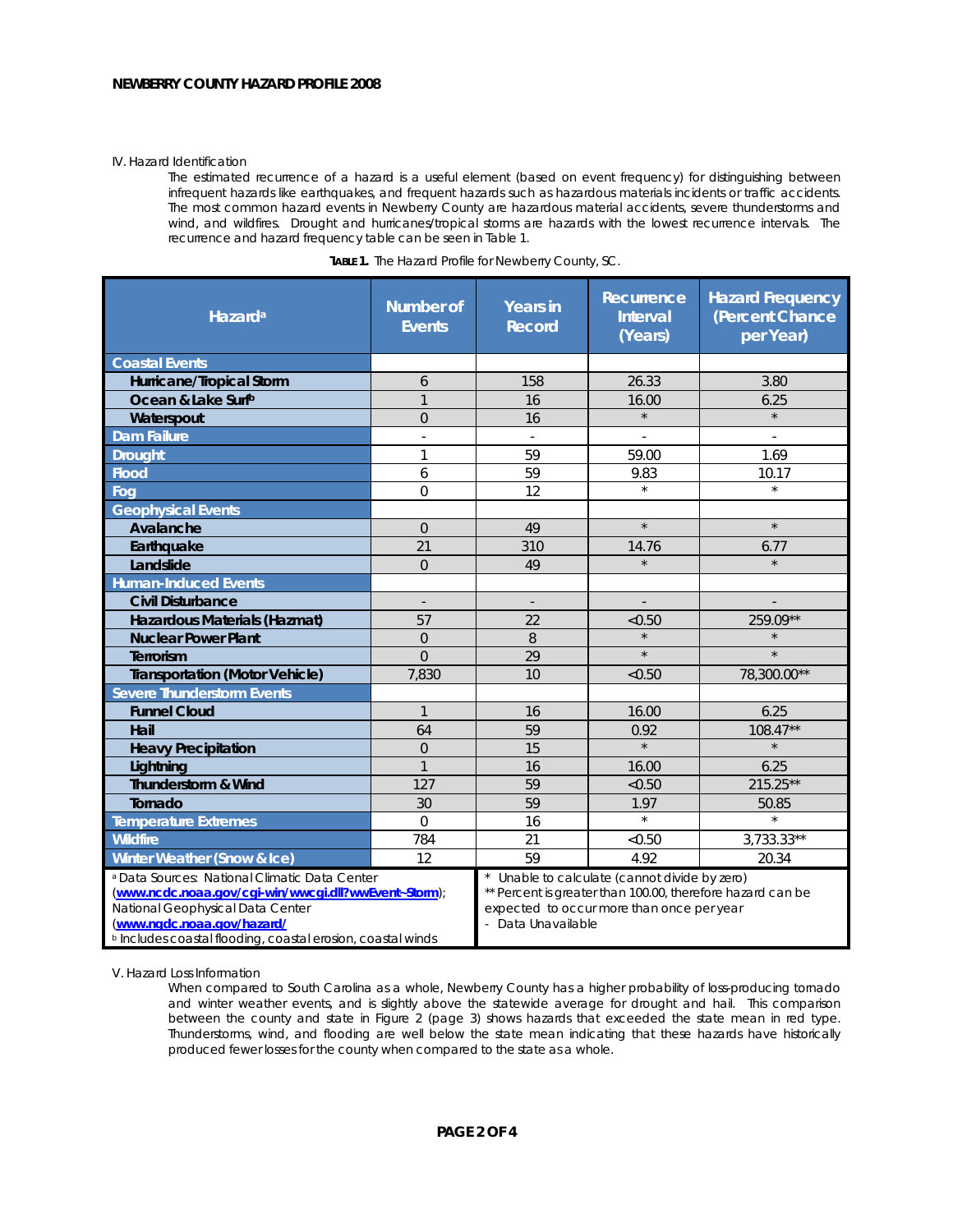

MINewberry MIState Mean

FIGURE 2. The historic loss causing hazard frequency between 1960 and 2008 for Newberry County compared to South Carolina as reported in SHELDUS. Percentage numbers indicated in red are when the county total exceeds the state mean. Also, a hazard that is identified in the National Climatic Data Center Storm Data reports as a multiple event hazard (flooding, winter weather, coastal storm), and given a statewide or regional location, the impact of the event is equally distributed amongst the counties involved.

Another way of determining how vulnerable a county is to particular hazards is by examining the amount of damage caused by past events. In Figure 3 (page 4), the cumulative amount of damage from 1960 to 2008 based on twelve hazard types is computed from the Hazards and Vulnerability Research Institute's SHELDUS database (available at http://www.sheldus.org). The historic losses in Newberry County exceed \$63 million, and are largely due to winter weather, drought, heat, tornadoes, and hail. While significant for the county, these cumulative losses represent less than one percent of the state's total overall, but 7.6% of the state's total damages related to hail.